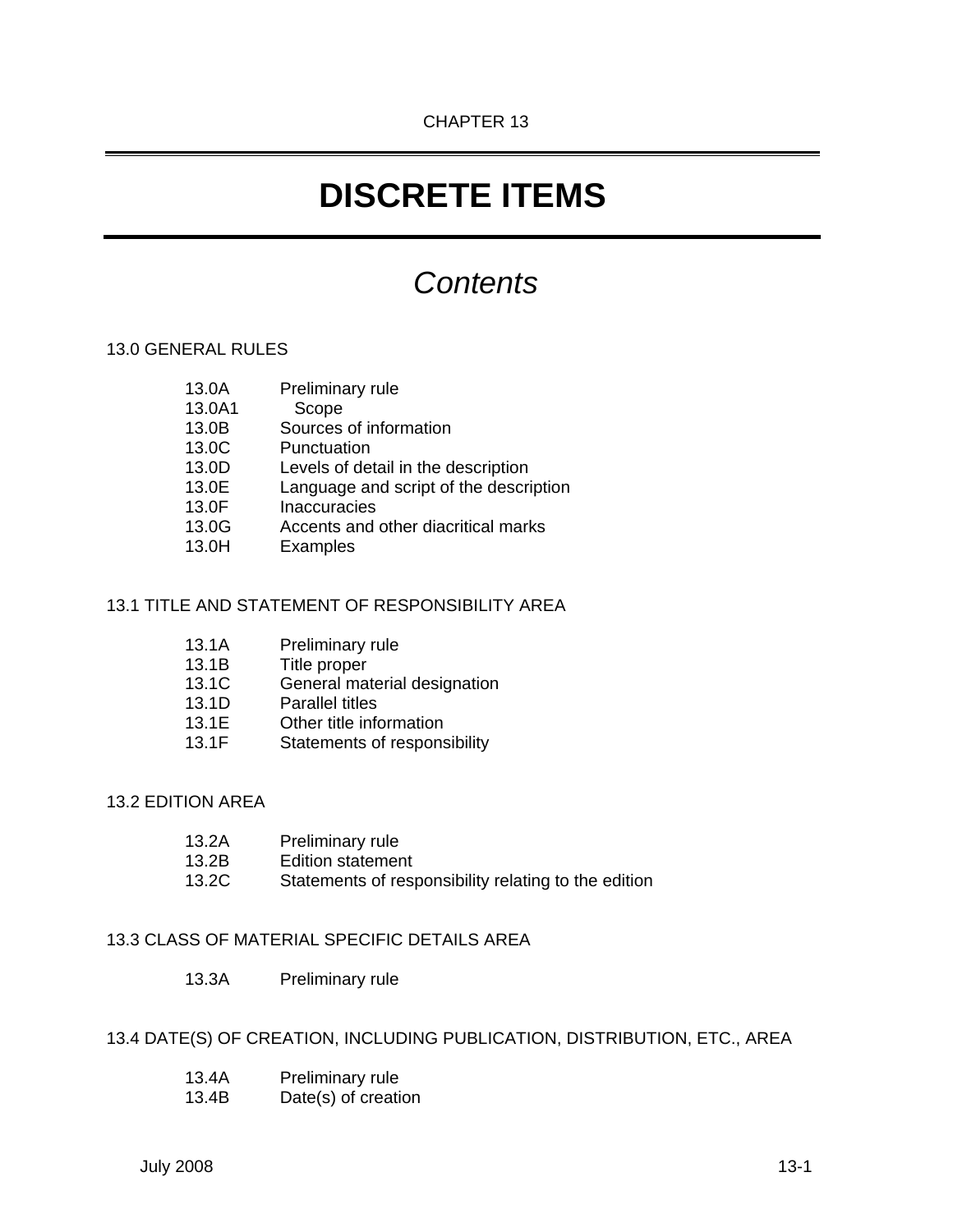- 13.4C Place of publication, distribution, etc.
- 13.4D Name of publisher, distributor, etc.
- 13.4E Statement of function of publisher, distributor, etc.<br>13.4F Date of publication, distribution, etc.
- Date of publication, distribution, etc.
- 13.4G Place of manufacture, name of manufacturer, date of manufacture

# 13.5 PHYSICAL DESCRIPTION AREA

| 13.5A | Preliminary rule |
|-------|------------------|
|-------|------------------|

- 13.5B Extent of descriptive unit (including specific material designation)
- 13.5C Other physical details
- 13.5D Dimensions
- 13.5E Accompanying material

# 13.6 PUBLISHER'S SERIES AREA

| 13.6A | Preliminary rule |
|-------|------------------|
|-------|------------------|

13.6B Publisher's series statement

#### 13.7 ARCHIVAL DESCRIPTION AREA

- 13.7B Administrative history/Biographical sketch
- 13.7C Custodial history
- 13.7D Scope and content

#### 13.8 NOTE AREA

| 13.8A | Preliminary rule |
|-------|------------------|
| 13.8B | <b>Notes</b>     |

#### 13.9 STANDARD NUMBER AREA

| 13.9A | Preliminary rule |
|-------|------------------|
| 13.9B | Standard number  |

#### 13.10 EXAMPLES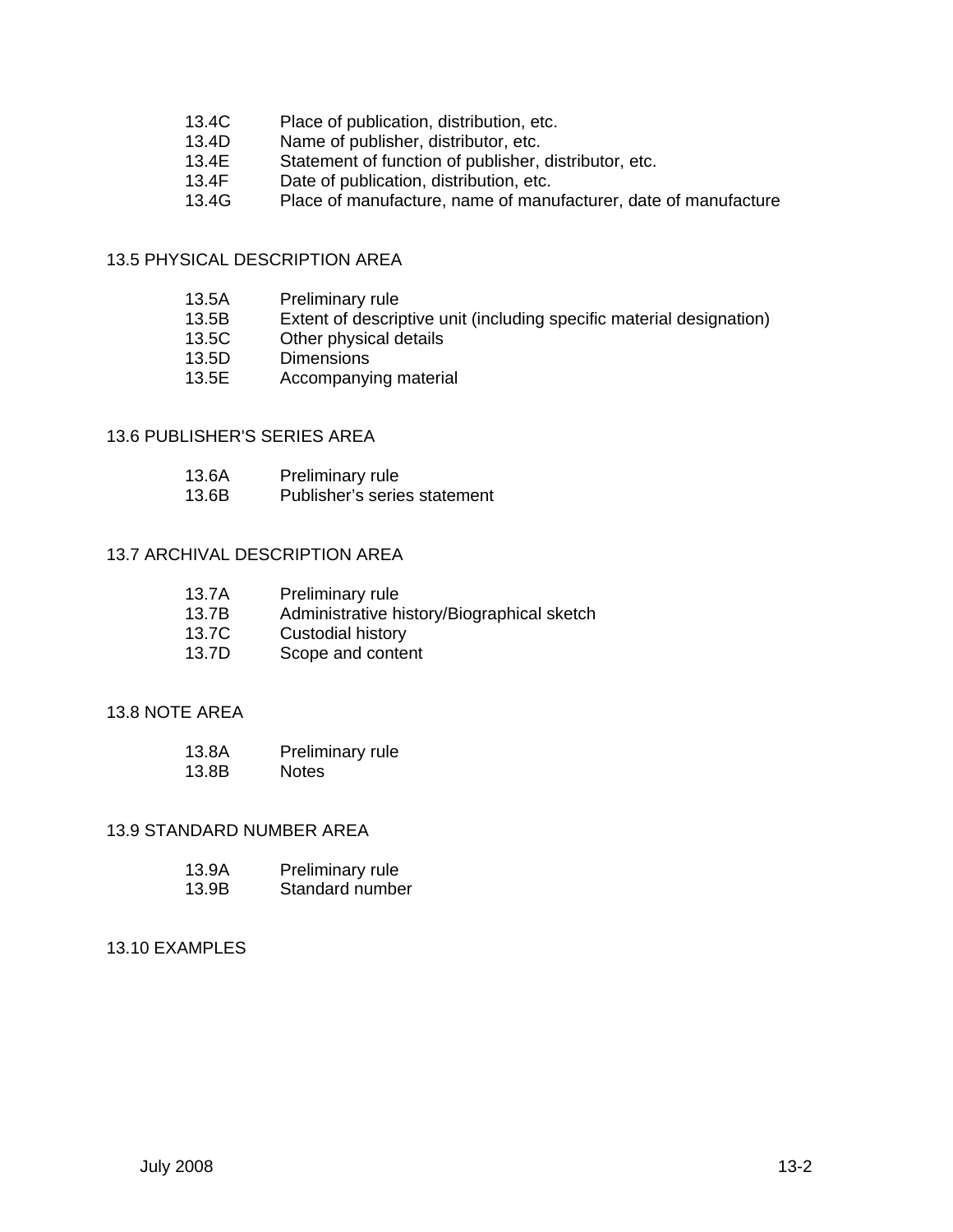#### **13.0. GENERAL RULES**

#### **13.0A. Preliminary rule**

**13.0A1. Scope.** The rules in this chapter may be used to describe discrete items as instructed in 1.0A1. A discrete item is defined as an item that is not part of a larger body of material (e.g., a fonds or collection). Examples of discrete items include: a textual record such as a single letter, diary, or logbook; graphic material such as a single photograph, postcard, or drawing; cartographic material such as a map or atlas; or an object such as a sculpture or medal.

These rules form the basis for a single descriptive record for material(s) in any physical form. Use these rules in conjunction with the chapter(s) dealing with the broad class(es) of material relating to the intellectual form of the unit being described.

Archives most often consist of aggregations of materials and are managed as such. However, repositories do acquire materials that do not form a part of a larger fonds, collection or series. Context of creation, accumulation and use may or may not be known. Where provenance is known, no other materials of the same provenance may be held by the repository. Alternately provenance may be unknown and the material(s) acquired on the basis of another attribute. For this reason, the rules in this chapter accommodate the presentation of any information that may help to situate material(s) contextually.

#### **13.0B. Sources of information**

**13.0B1. Chief source of information.** For the chief source of information for discrete items, consult the item-level .0B1 rules of the chapter(s) dealing with the broad class(es) of material relating to the intellectual form of the unit being described.

**13.0B2. Prescribed sources of information.** Areas of description used for discrete items are presented in 1.0B2.

For the prescribed source(s) of information for each area of description, consult the .0B2 rules of the chapter(s) dealing with the broad class(es) of material relating to the intellectual form of the unit being described.

Enclose information taken from outside the prescribed source(s) in square brackets, unless otherwise instructed in specific rules.

#### **13.0C. Punctuation**

For the punctuation of the description as a whole, see 1.0C. For the prescribed punctuation of elements, see the following rules.

#### **13.0D. Levels of detail in the description.** See 1.0D.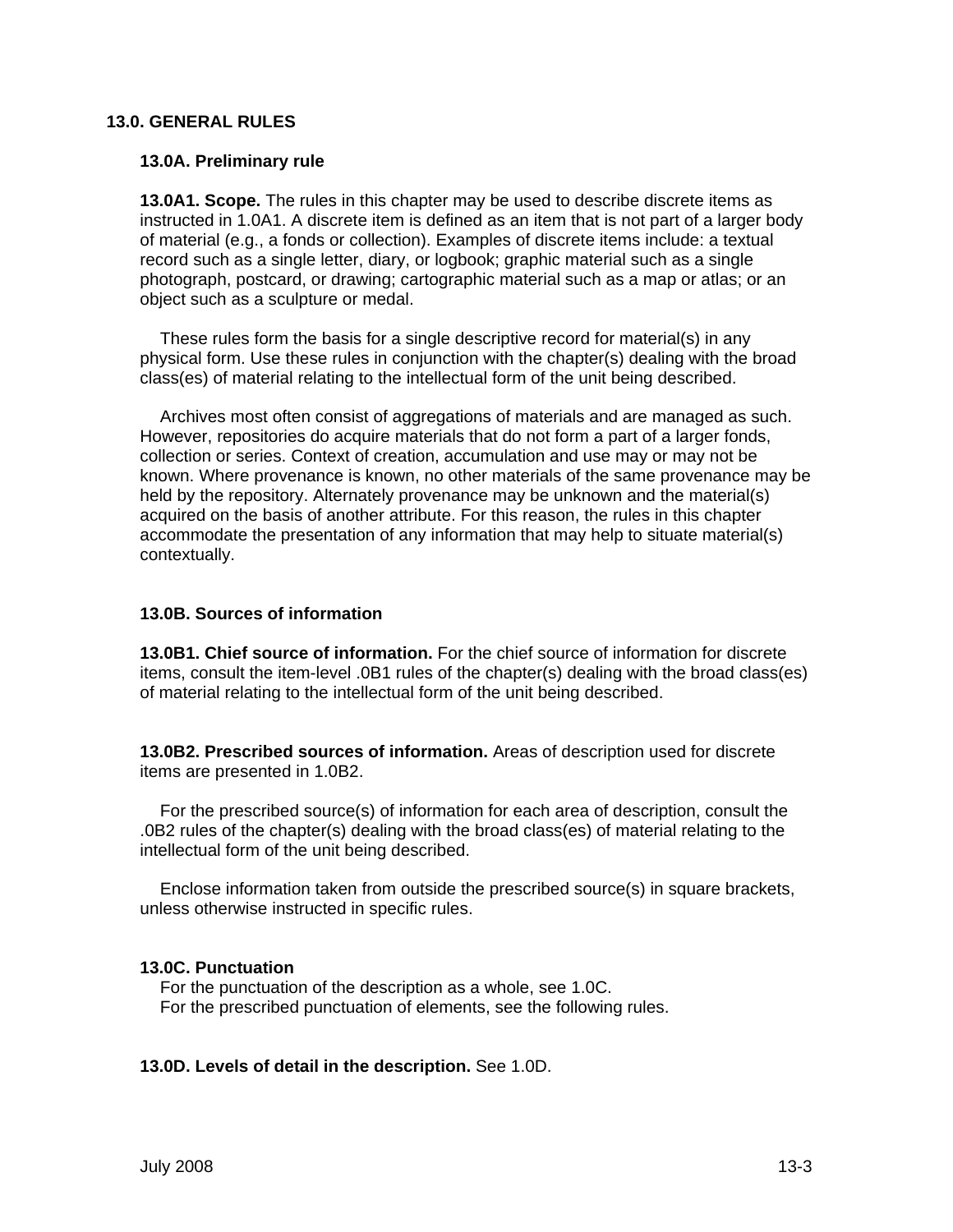# **13.0E. Language and script of the description.** See 1.0E.

**13.0F. Inaccuracies.** See 1.0F.

# **13.0G. Accents and other diacritical marks.** See 1.0G.

**13.0H. Examples.** See 0.12. A selection of full-length example descriptions has been prepared using the rules in this chapter (see 13.10). The partial examples presented on a rule-by-rule basis in this chapter have been synthesized to form complete descriptions. The inclusion of full-length examples illustrates the application of the rules in the creation of complete descriptive records. The examples are intended to illustrate, but not prescribe, various possible outputs.

# **13.1. TITLE AND STATEMENT OF RESPONSIBILITY AREA**

## Contents:

- 13.1A. Preliminary rule
- 13.1B. Title proper
- 13.1C. General material designation
- 13.1D. Parallel titles
- 13.1E. Other title information
- 13.1F. Statements of responsibility

# **13.1A. Preliminary rule**

#### **13.1A1. Punctuation**

For instructions on the use of spaces before and after prescribed punctuation, see 1.0C.

Enclose the general material designation in square brackets.

Enclose the qualifier(s) to the general material designation in parentheses.

Separate general material designation terms with a comma.

Precede each parallel title by an equals sign.

Precede each unit of other title information by a colon.

Precede the first statement of responsibility by a diagonal slash.

Precede each subsequent statement of responsibility by a semicolon.

# **13.1B. Title proper**

**13.1B1. Formal title proper.** Transcribe a formal title proper as instructed in 1.B and 1.1B1. Also consult the .1B1 rules in the chapters dealing with the broad classes of material relating to the intellectual form of the unit being described.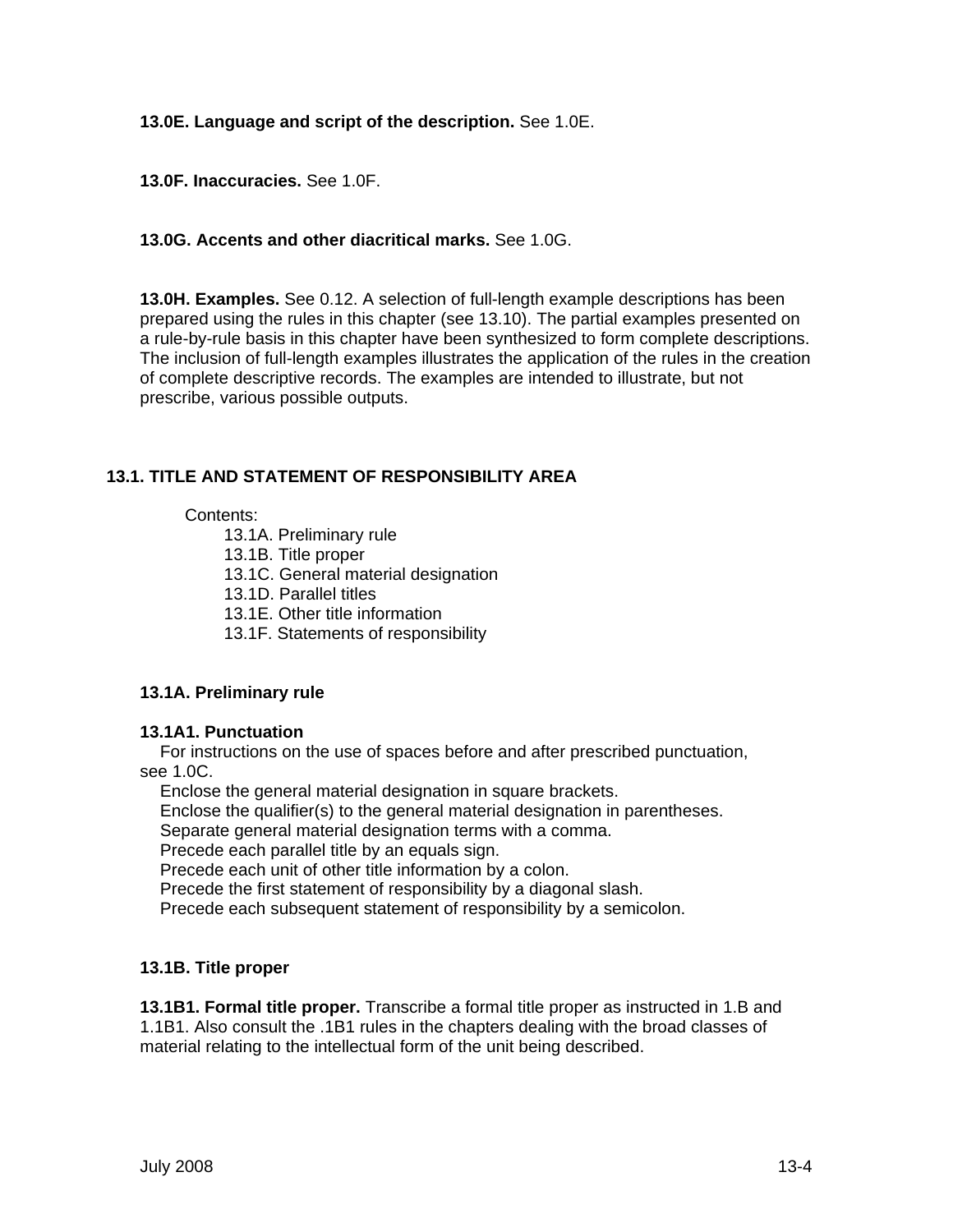**13.1B2. Supplied title proper.** If no formal title proper appears prominently in or on the chief source of information, supply a title as instructed in 1.1B2 and 1.1B4.

> Fragment of a parchment roll recording payments by the Lords of the Treasury to Thomas Barclay and Henry Drummond

Davidson County (N.C.) physician's account book

# **13.1C.** *Optional addition*. **General material designation**

**13.1C1.** Immediately following the title proper, give the appropriate general material designation as instructed in 1.1C.

## **13.1D. Parallel titles**

**13.1D1.** Transcribe parallel titles as instructed in 1.1D.

#### **13.1E. Other title information**

**13.1E1.** Give other title information as instructed in 1.1E. Also consult the .1E rules in the chapters dealing with the broad classes of material relating to the intellectual form of the unit being described.

# **13.1F. Statements of responsibility**

**13.1F1.** Transcribe explicit statements relating to persons or bodies responsible for the creation of the item as instructed in 1.1F. Also consult the .1F rules in the chapters dealing with the broad classes of material relating to the intellectual form of the unit being described.

#### **13.2. EDITION AREA**

Contents:

13.2A. Preliminary rule

13.2B. Edition statement

13.2C. Statements of responsibility relating to the edition

#### **13.2A. Preliminary rule**

**13.2A1. Scope.** See 1.2A1.

#### **13.2A2. Punctuation**

For instructions on the use of spaces before and after prescribed punctuation, see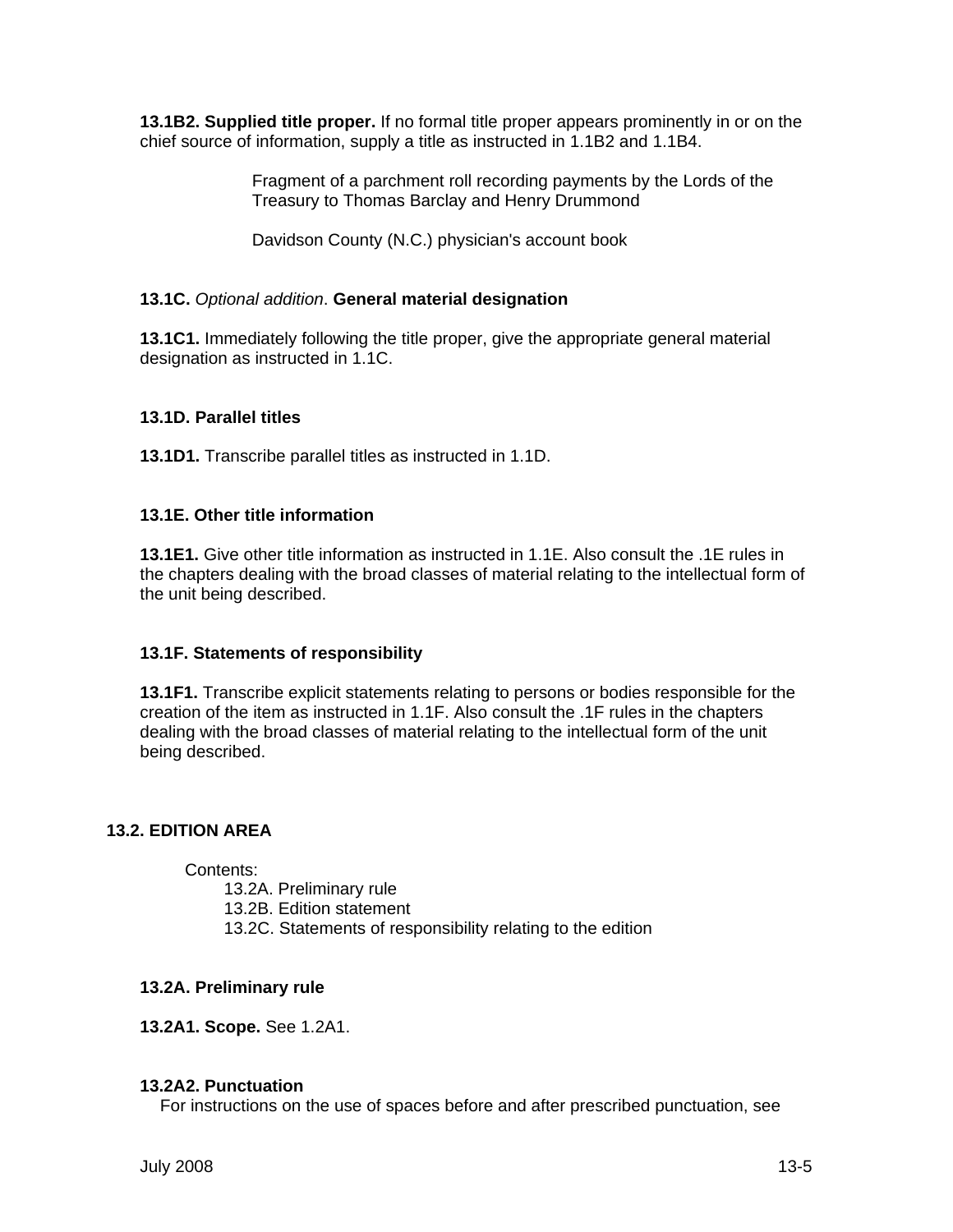1.0C.

Precede this area by a full stop, space, dash, space.

Precede the first statement of responsibility following an edition statement by a diagonal slash.

Precede each subsequent statement of responsibility by a semicolon.

# **13.2B. Edition statement**

**13.2B1.** Give the edition statement as instructed in 1.2B. To determine the source of information presented in this area, consult the .0B rules in the chapters dealing with the broad classes of materials relating to the intellectual form of the unit being described.

## **13.2C. Statements of responsibility relating to the edition**

**13.2C1.** Transcribe a statement of responsibility relating to one or more editions, but not to all editions, as instructed in 1.2C.

# **13.3. CLASS OF MATERIAL SPECIFIC DETAILS AREA**

Contents: 13.3A. Preliminary rule

# **13.3A. Preliminary rule**

For instructions regarding this area consult the .3 rules of the chapters dealing with the broad classes of material relating to the intellectual form of the unit being described.

# **13.4. DATE(S) OF CREATION, INCLUDING PUBLICATION, DISTRIBUTION, ETC., AREA**

#### Contents:

- 13.4A. Preliminary rule
- 13.4B. Date(s) of creation
- 13.4C. Place of publication, distribution, etc.
- 13.4D. Name of publisher, distributor, etc.
- 13.4E. Statement of function of publisher, distributor, etc.
- 13.4F. Date of publication, distribution, etc.
- 13.4G. Place of manufacture, name of manufacturer, date of manufacture

# **13.4A. Preliminary rule**

**13.4A1. Scope.** See 1.4A1. Also consult the .4A1 rules in the chapters dealing with the broad classes of material relating to the intellectual form of the unit being described.

# **13.4A2. Punctuation**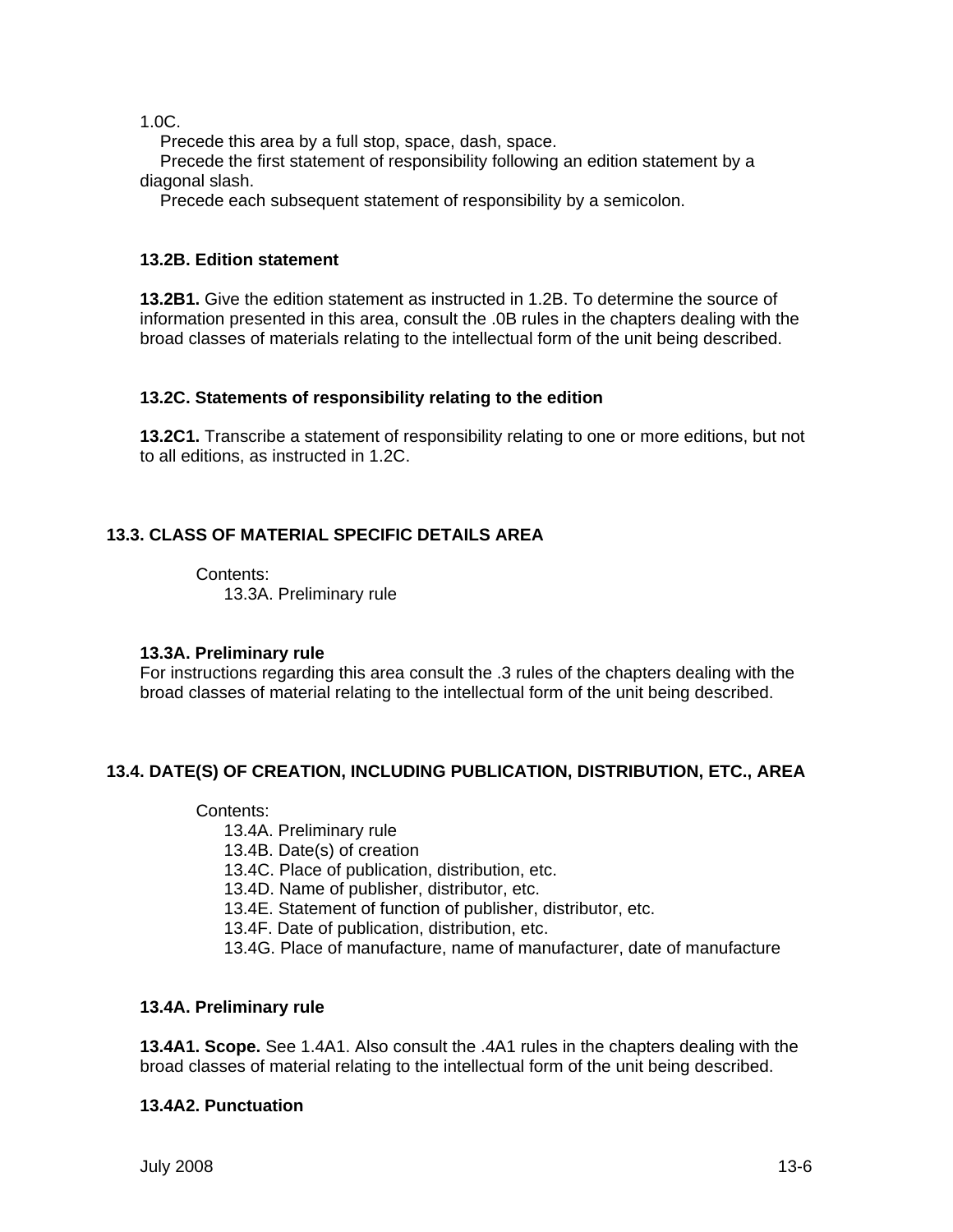For instructions on the use of spaces before and after prescribed punctuation, see 1.0C.

Precede this area by a full stop, space, dash, space.

Precede a second or subsequently named place of publication, distribution, etc., by a semicolon.

Precede the name of a publisher, distributor, etc., by a colon.

Enclose a supplied statement of function of a publisher, distributor, etc., in square brackets.

Precede the date of publication, distribution, etc., by a comma.

Enclose the details of manufacture (place, name, date) in parentheses.

Precede the name of a manufacturer by a colon.

Precede the date of manufacture by a comma.

**13.4A3.** In presenting information in the dates of creation, including publication, distribution, etc., area, follow the instructions set out in 1.4A3-1.4A7.

## **13.4B. Date(s) of creation**

**13.4B1.** Give the date(s) of creation for the unit being described as instructed in 1.4B. Also consult the .4B rules in the chapters dealing with the broad classes of material relating to the intellectual form of the unit being described. For discrete items that are published, distributed, etc., see rules 13.4C - 13.4G.

1782

1835-1839

#### **13.4C. Place of publication, distribution, etc.**

**13.4C1.** Give the place of publication, distribution, etc., of the unit being described as instructed in 1.4C.

#### **13.4D. Name of publisher, distributor, etc.**

**13.4D1.** Give the name of the publisher, distributor, etc., of the unit being described as instructed in 1.4D. Also consult the .4D rules in the chapters dealing with the broad classes of material relating to the intellectual form of the unit being described.

#### **13.4E.** *Optional addition*. **Statement of function of publisher, distributor, etc.**

**13.4E1.** Add to the name of the publisher, distributor, etc., a statement of function as instructed in 1.4E.

#### **13.4F. Date of publication, distribution, etc.**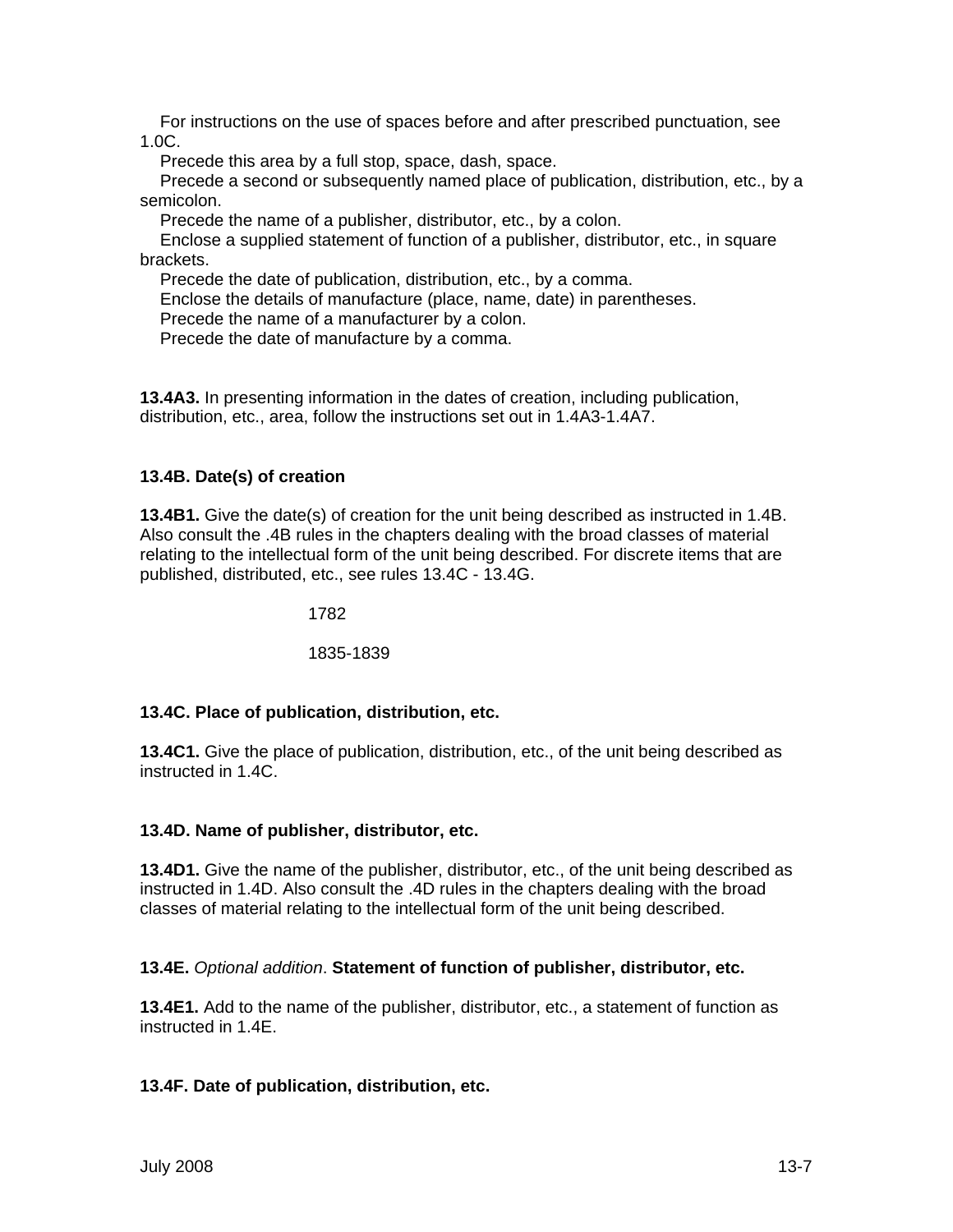**13.4F1.** Give the date of publication, distribution, etc., as instructed in 1.4F. Also consult the .4F rules in the chapters dealing with the broad classes of material relating to the intellectual form of the unit being described.

## **13.4G. Place of manufacture, name of manufacturer, date of manufacture**

**13.4G1.** Give the place of manufacture, name of manufacturer, and/or date of manufacture of the unit being described as instructed in 1.4G.

# **13.5. PHYSICAL DESCRIPTION AREA**

## Contents:

- 13.5A. Preliminary rule
- 13.5B. Extent of descriptive unit (including specific material designation)
- 13.5C. Other physical details
- 13.5D. Dimensions
- 13.5E. Accompanying material

## **13.5A. Preliminary rule**

**13.5A1. Scope.** See 1.5A1.

# **13.5A2. Punctuation**

For instructions on the use of spaces before and after prescribed punctuation, see 1.0C.

Precede each physical description by a full stop, space, dash, space *or* start a new paragraph.

Precede other physical details (i.e., other than extent or dimensions) by a colon. Separate each part of the description of other physical details by a comma,

conjunction, or preposition.

Precede dimensions by a semicolon.

Precede each statement of accompanying material by a plus sign.

Enclose physical details of accompanying material in parentheses.

**13.5A3.** In presenting information in the physical description area, follow the instructions set out in 1.5A3-1.5A5.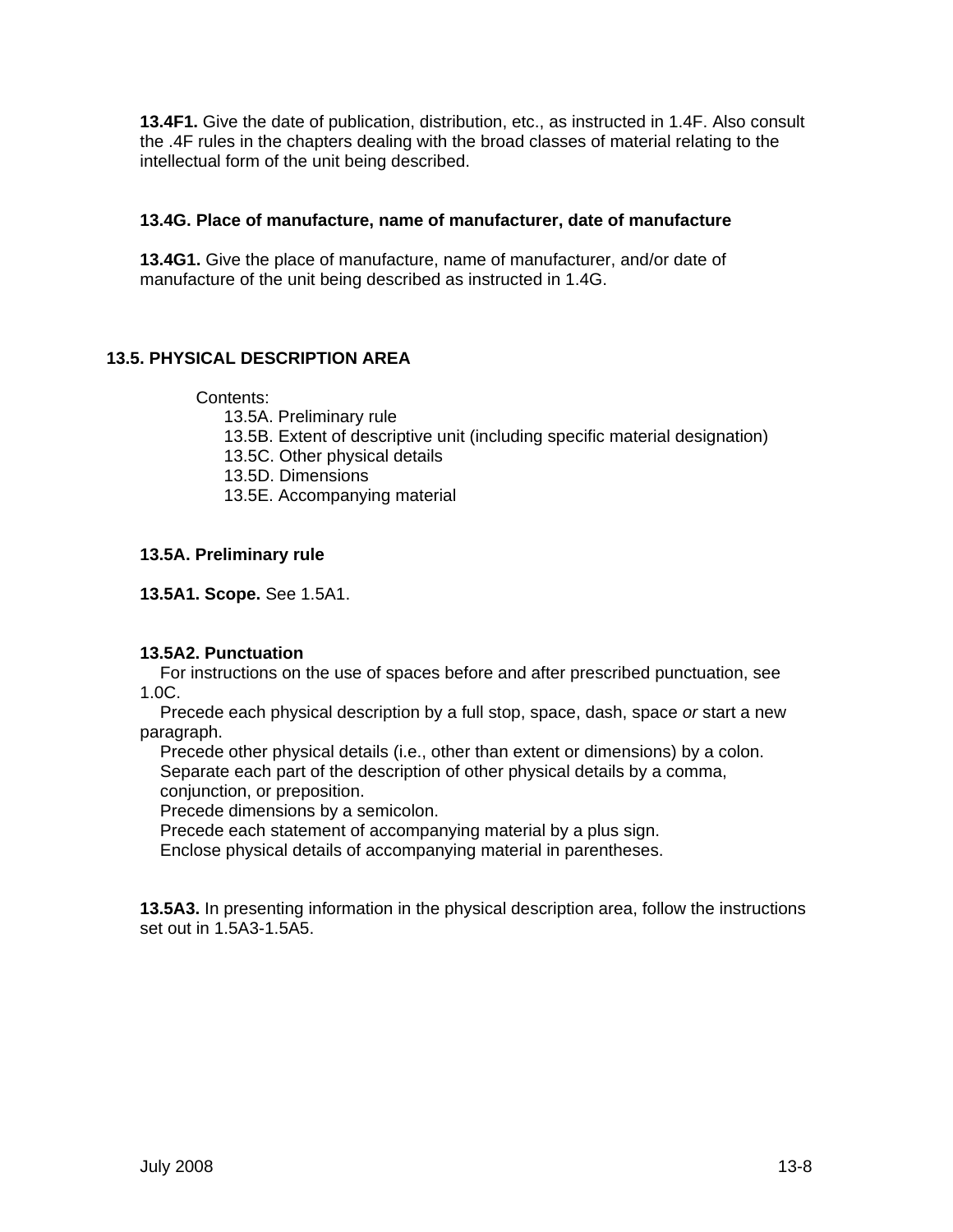# **13.5B. Extent of descriptive unit (including specific material designation)**

**13.5B1.** Record the extent of the unit being described as instructed in 1.5B. Also consult the .5B rules in the chapter(s) dealing with the broad class(es) of material to which the unit being described belongs.

3 p.

1 v.

# **13.5C. Other physical details**

**13.5C1.** Give any physical details other than extent or dimensions, if known and considered important, as instructed in 1.5C1. Also consult the .5C rules in the chapter(s) dealing with the broad class(es) of material to which the unit being described belongs.

# **13.5D. Dimensions**

**13.5D1.** Give the dimensions of the physical unit(s) as instructed in 1.5D1 and the .5D rules in the chapter(s) dealing with the broad class(es) of material to which the unit being described belongs.

## **13.5E. Accompanying material**

**13.5E1.** Give details of accompanying material as instructed in 1.5E1. Also consult the .5E rules in the chapter(s) dealing with the broad class(es) of material to which the unit being described belongs.

# **13.6. PUBLISHER'S SERIES AREA**

Contents: 13.6A. Preliminary rule 13.6B. Publisher's series statement

#### **13.6A. Preliminary rule**

**13.6A1. Scope.** See 1.6A1.

#### **13.6A2. Punctuation**

For instructions on the use of spaces before and after prescribed punctuation, see 1.0C.

Precede this area by a full stop, space, dash, space or start a new paragraph. Enclose each publisher's series statement in parentheses. Precede each parallel title by an equals sign.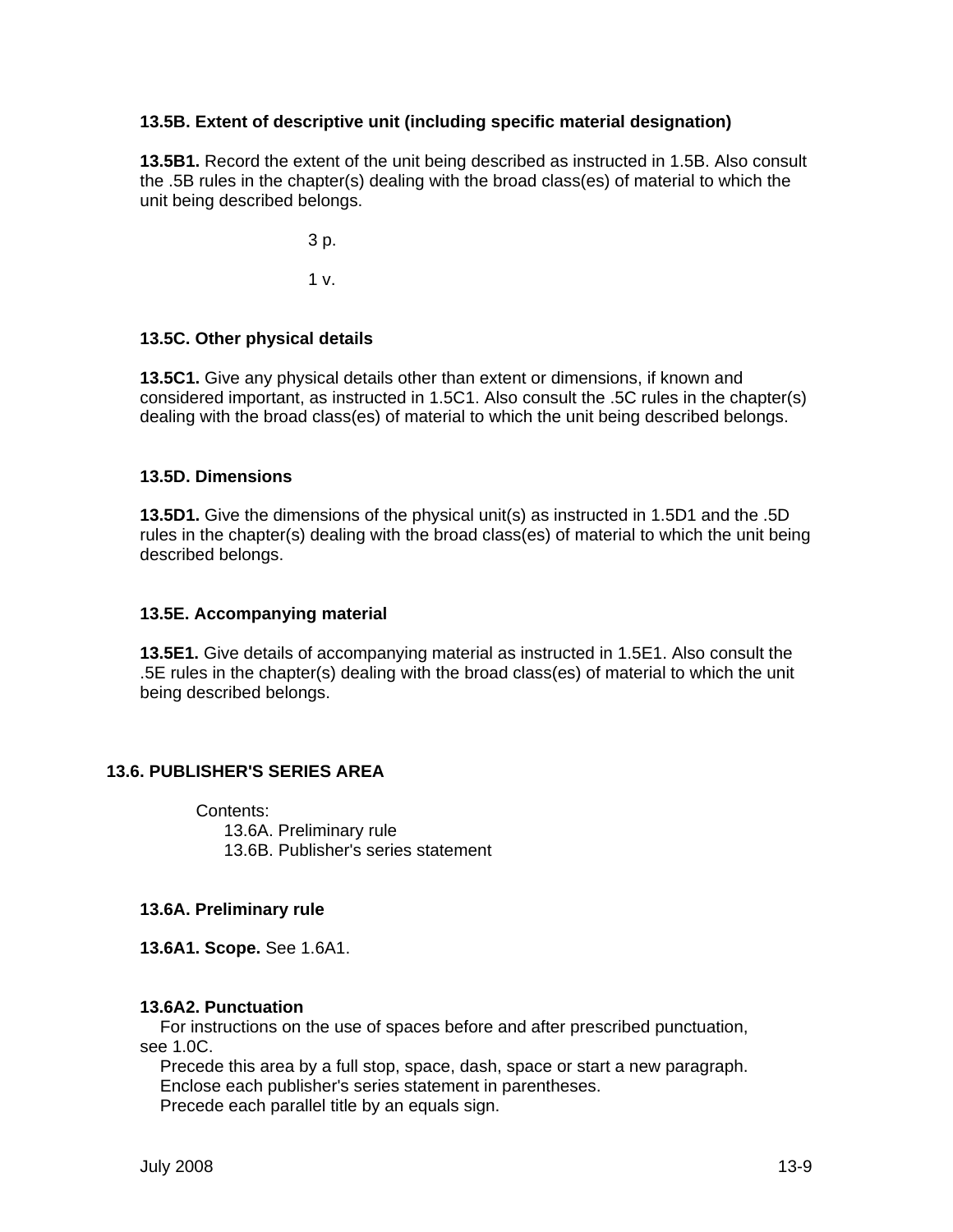Precede other title information by a colon. Precede the first statement of responsibility by a diagonal slash. Precede each subsequent statement of responsibility by a semicolon. Precede the numbering within a publisher's series or subseries by a semicolon.

# **13.6B. Publisher's series statement**

**13.6B1.**Transcribe the publisher's series statement as instructed in 1.6. Also consult the .6 rules in the chapters dealing with the broad classes of material relating to the intellectual form of the unit being described.

# **13.7. ARCHIVAL DESCRIPTION AREA**

Contents:

- 13.7A. Preliminary rule
- 13.7B. Administrative history / Biographical sketch
- 13.7C. Custodial history
- 13.7D. Scope and content

# **13.7A. Preliminary rule**

**13.7A1. Scope.** See 1.7A1.

#### **13.7A2. Punctuation**

Precede each element of description with a full stop, space, dash, space or start a new paragraph for each element of description.

Separate introductory wording of an element of description from the main content by a colon followed but not preceded by a space.

**13.7A3. Form of presentation of information.** In presenting information in the archival description area, follow the instructions set out in 1.7A3-1.7A5.

# **13.7B. Administrative history / Biographical sketch**

**13.7B1. Administrative history.** If provenance is known, give a concise administrative history as instructed in 1.7B1. In cases of unknown provenance, do not use this element.

> The Conseil d'État du roi was a body through which the king of France illuminated his actions, and declared his will through ârrets, provisions, ordinances, letters patent and other acts issued by his person (*Administrative history for discrete item with known provenance*)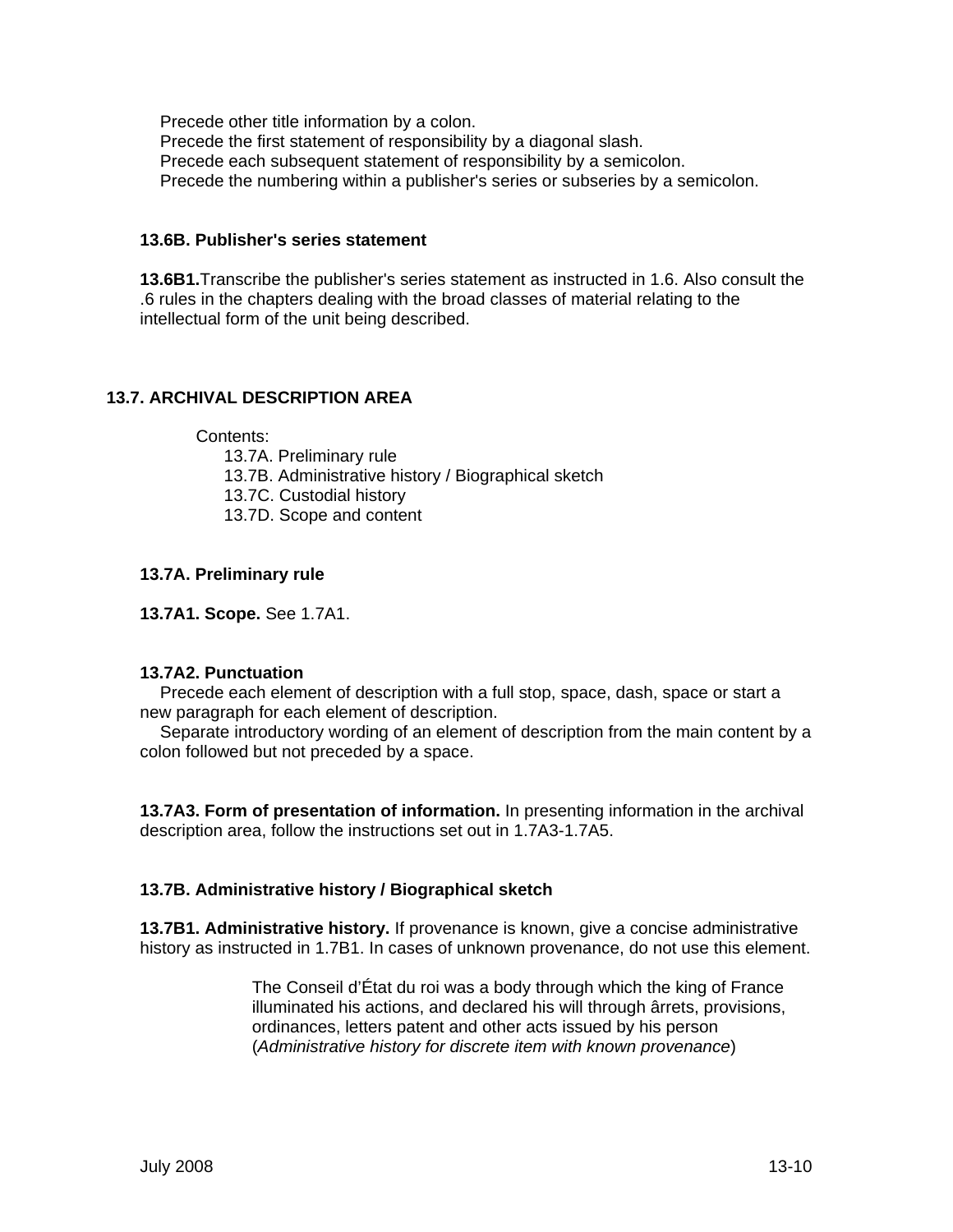Do not use this element to record information about the corporate body chiefly responsible for the intellectual or artistic content of the unit being described. For the presentation of this information, see 13.8B5, 13.8B6 or 13.8B20.

**13.7B2. Biographical sketch.** If provenance is known, give a concise biographical sketch as instructed in 1.7B2. In cases of unknown provenance, do not use this element.

> Abraham Wiens (1830-1900) was born in the Mennonite Settlement at Molotschna, in the Ukraine. In 1860 he became one of the founders of the secessionist Mennonite Brethern and moved with them to Kuban in the Caucasus. His grandson Abraham Wiens (1887-1965) and his wife Katherina Heinrichs (1889-1930) emigrated to Canada in 1925 with six of their children and settled in Manitoba *(Biographical sketch for discrete item with known provenance)*

Do not use this element to record information about the person chiefly responsible for the intellectual or artistic content of the unit being described. For the presentation of this information see 13.8B5, 13.8B6 or 13.8B20.

**13.7C. Custodial history.** Give the custodial history as instructed in 1.7C.

The watercolour was sent to the National Archives of Canada by British art dealer Michael Graham-Stewart from whom was also acquired a work by Catherine Reynolds. The dealer does not have further information on the chain of custody of this work

**13.7D. Scope and content.** Give information about the scope and the internal structure of or arrangement of the material and about the contents of the unit being described as instructed in 1.7D4. Also consult the .7D rules in the chapters dealing with the broad classes of material relating to the intellectual form of the unit being described.

> Item is a fragment of a parchment roll, recording the payment by the Lords of the Treasury to Thomas Barclay and Henry Drummond, contractors, of money advanced to deputy paymasters of the forces at New York, Quebec, Halifax and Boston, for pay issued 1769-1770, and for expenses involved in the transfer of funds and for exchange, 1782

Account book of an unidentified Davidson County N.C. physician. Details provided in the accounts are generally sparse, often providing only the date and cost. The volume records little information about procedures performed or medications dispensed. During the 1860's, almost half of the account book was used as a scrapbook to compile newspaper clippings, poetry, and household tips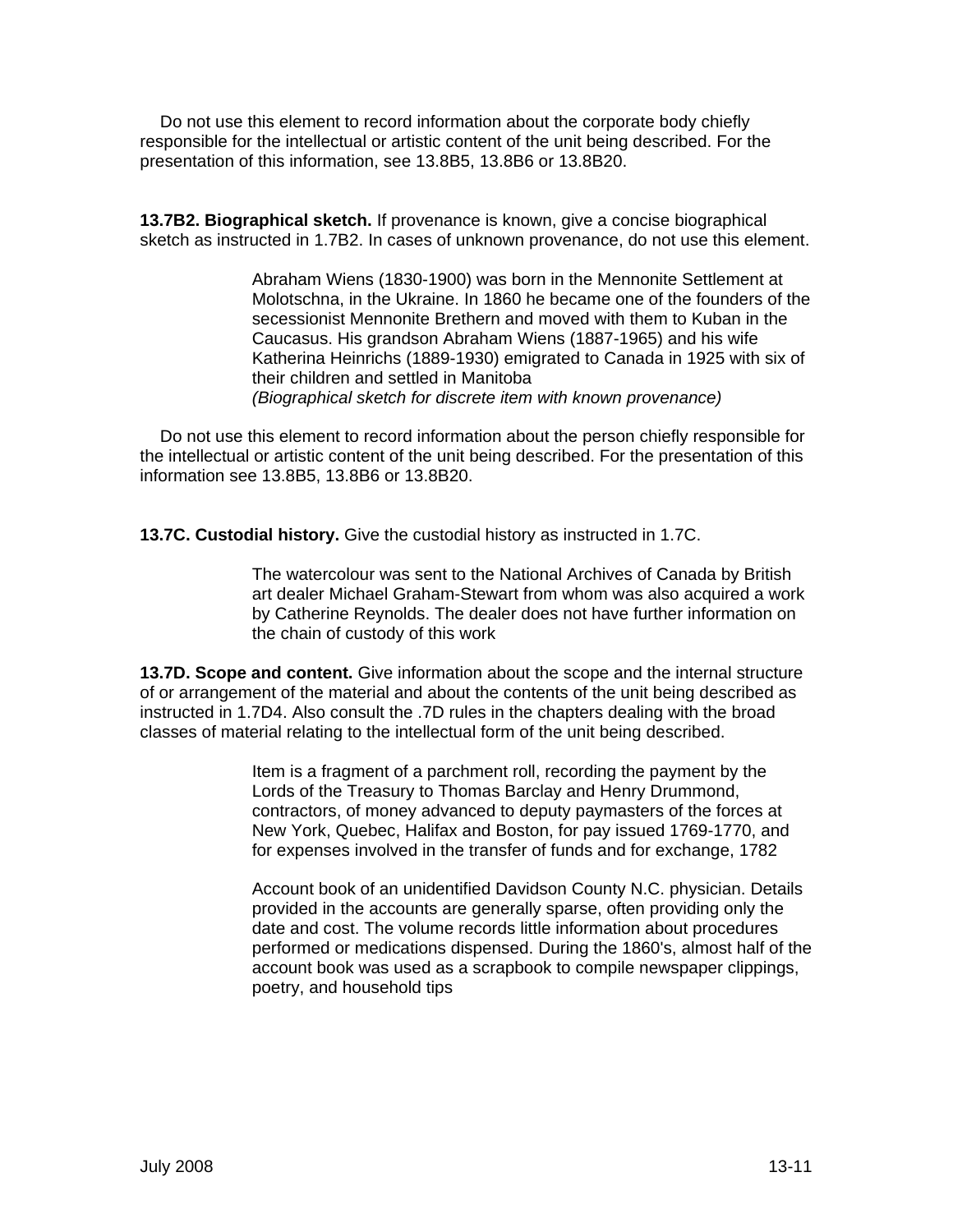# **13.8. NOTE AREA**

Contents: 13.8A. Preliminary rule 13.8B. Notes

#### **13.8A. Preliminary rule**

**13.8A1. Scope.** See 1.8A1.

#### **13.8A2. Punctuation**

Precede each note by a full stop, space, dash, space or start a new paragraph. Separate introductory wording from the main content of a note by a colon followed but not preceded by a space.

#### **13.8A3. Form of presentation of notes.** See 1.8A4.

#### **13.8A4. Notes relating to reproduced material.** See 1.8A5.

**13.8B. Notes**. Make notes as instructed in 1.8B. Also consult the .8 rules in the chapters dealing with the broad classes of material relating to the intellectual form of the unit being described.

**13.8B1. Variations in title.** Make notes on variant titles as instructed in 1.8B1.

Formerly known as Anonymous account book (physician's), 1835-1839

**13.8B2. Source of supplied title proper.** Indicate the source of a supplied title proper as instructed in 1.8B2.

**13.8B3. Parallel titles and other title information.** Make notes on parallel titles and other title information as instructed in 1.8B3.

**13.8B4. Continuation of title.** Complete the transcription of the formal title proper and/or other title information as instructed in 1.8B4.

> …navigation for connecting the Atlantic and Pacific Oceans (*Continuation of title*: Map showing the route by road and…)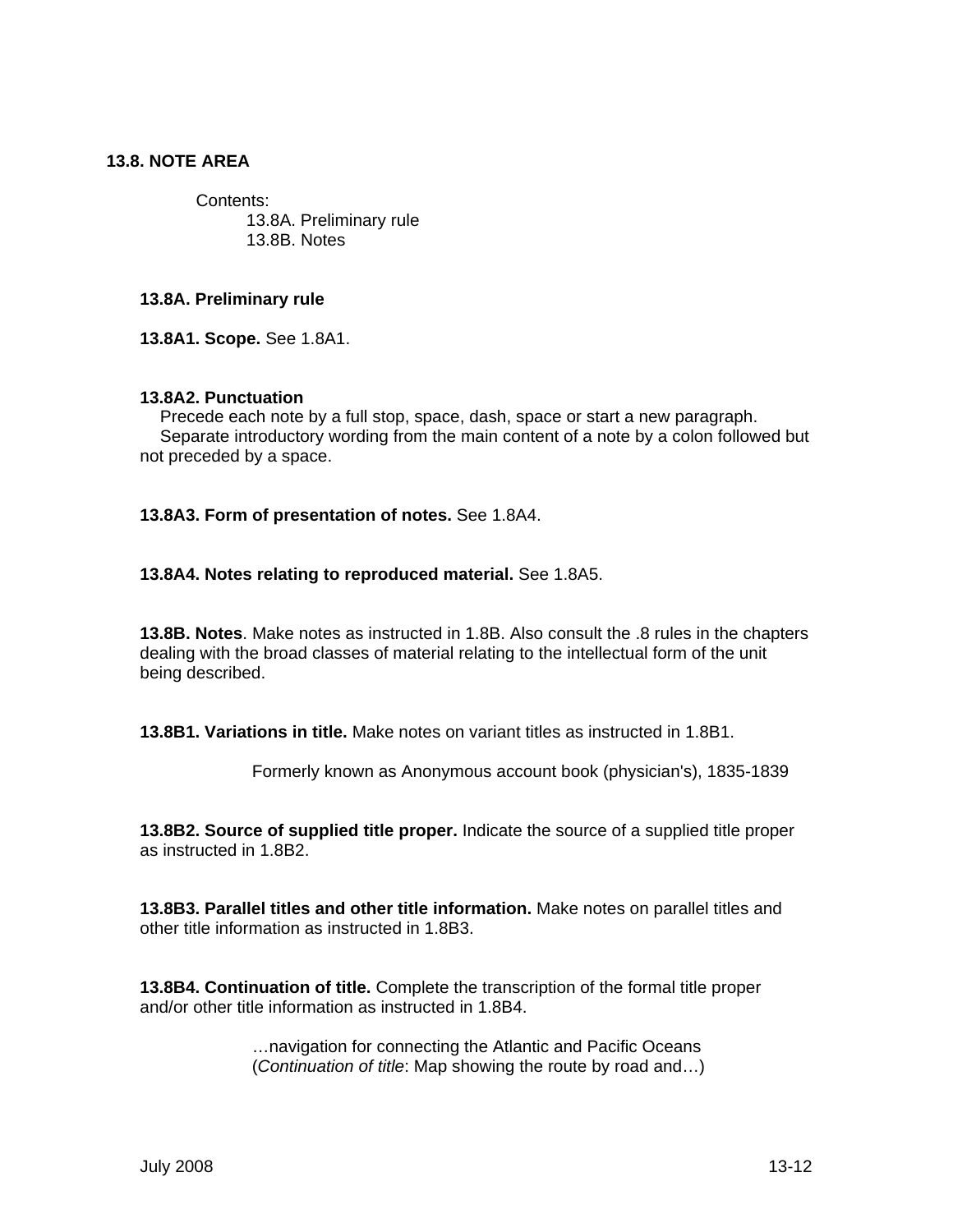**13.8B5. Statement(s) of responsibility.** Make notes on any statement(s) of responsibility as instructed in 1.8B5.

Illegible signature in lower left corner

The unknown author identifies himself as D.B.L. on page 206 and on occasion as L

**13.8B6. Attributions and conjectures.** Make notes on authors to whom the unit being described has been attributed as instructed in 1.8B6.

Unknown artist, believed to be active in the late 19<sup>th</sup> century

Watercolour may have been painted by British admiralty topographer Henry Wolsey Bayfield (1795-1885). Bayfield, a native of Hull, Yorkshire, entered the Royal Navy in 1806. His appointment as Admiralty Surveyor in British North American in June of 1817, began a forty-year career of that involved plotting a sizeable portion of the Great Lakes, namely Lakes Erie, Huron and Superior and their connecting waters. Bayfield also surveyed the Gulf of St. Lawrence, Strait of Belle Isle, and the islands in the Gulf (Anticosti, Magdalens, and Sable), as well as much of the coastal areas of the Maritime provinces. He resided at Québec from 1827 to 1841, and thereafter at Charlottetown, P.E.I. There is no information from either the source of the acquisition or the watercolour itself to further substantiate this attribution

**13.8B7 Edition.** Make notes relating to the edition as instructed in 1.8B7.

A similar version of this watercolour, by Catherine Reynolds, is in the collection of the Fort Malden National Historic Site. Their version is a watercolour in sepia tones of the same subject and view; however, their copy does not include some of the architectural and foliage details, the small children playing with the land, and the boats on Lake Erie in the distance

**13.8B8 Date(s) of creation, including publication, distribution, etc.** Make notes on dates and other details of publication, distribution, etc., as instructed in 1.8B8.

Date of situation based on completion of the C.P.R. in November 1885

**13.8B9 Physical description.** Make notes relating to the physical description of the unit being described as instructed in 1.8B9.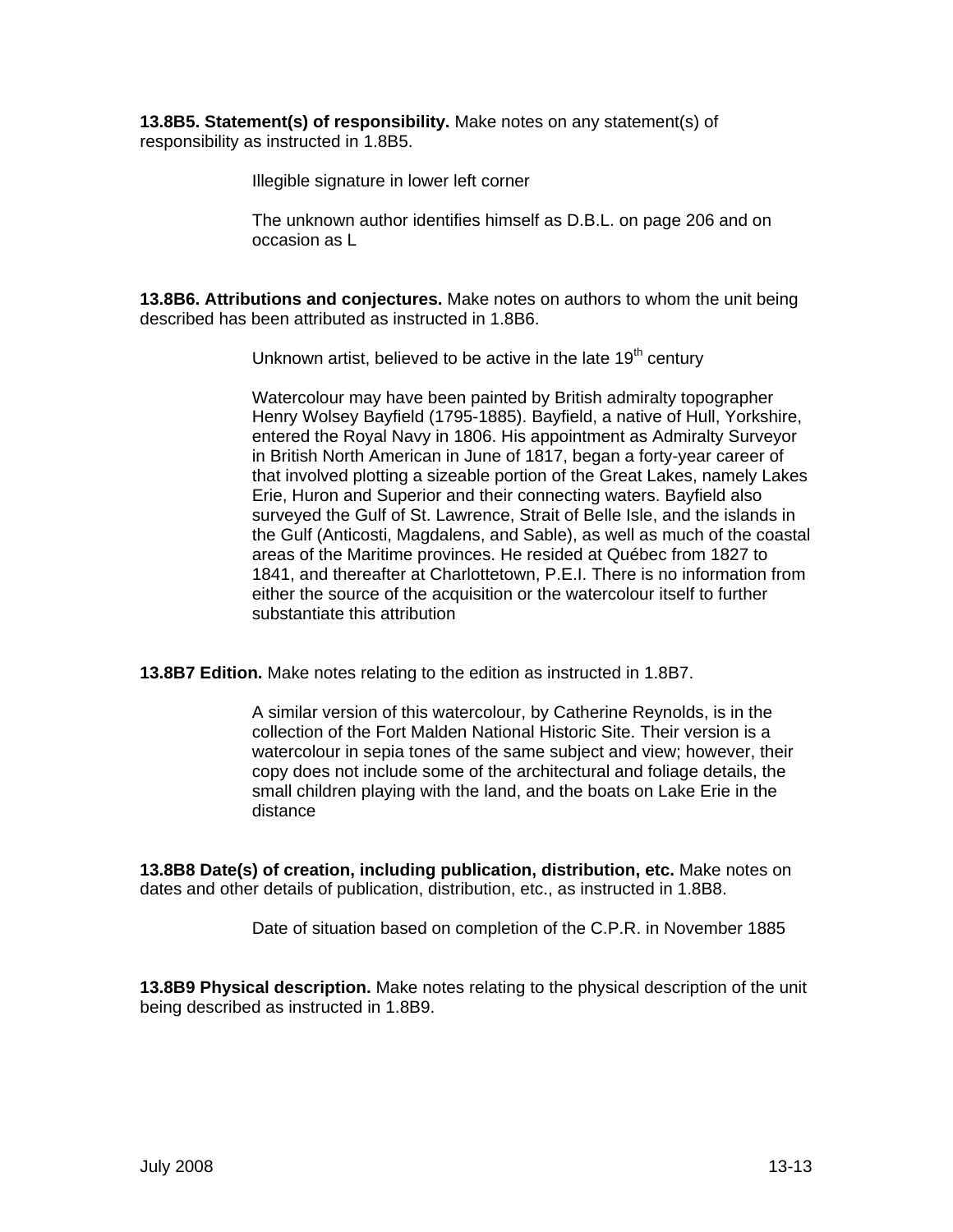**13.8B9a Physical condition.** Make notes on the physical condition of the unit being described as instructed in 1.8B9a.

**13.8B9b Conservation.** Make notes on conservation work performed as instructed in 1.8B9b.

**13.8B9c. Accompanying material.** Make notes on accompanying material as instructed in 1.8B9c.

> To accompany: Report on the exploration of the country between Lake Superior and the Red River Settlement and between the latter place and the Assiniboine and Saskatchewan / by S.J. Dawson Toronto : J. Lovell, 1859; and Rapport sur l'exploration de la contrée située entre le lac Superieur et la colonie de la Riviere Rouge et entre ce dernier endroit et les rivières Assiniboine et Saskatchewan / par S.J. Dawson Toronto : J. Lovell, 1859

**13.8B10. Publisher's series.** Make notes on important details of publisher's series as instructed in 1.8B10.

**13.8B11. Alpha-numeric designations.** Make notes of any important numbers borne by the unit being described as instructed in 1.8B11.

**13.8B12. Immediate source of acquisition.** Make notes on the immediate source of acquisition as instructed in 1.8B12.

> Acquired at auction, Ritchies Auctioneers and Appraisers, 388 King Street East, Toronto, On., sale number 651, on 7 March 2002

**13.8B13. Arrangement.** Make notes on the arrangement as instructed in 1.8B13.

**13.8B14. Language.** Make notes on the language of the unit being described as instructed in 1.8B14.

> Text in Mi'kmaq, predominantly in hieroglyphics with some Romanized notations

#### **13.8B15. Originals and reproductions.**

**13.8B15a. Location of originals.** Make notes on the location of originals as instructed in 1.8B15a.

The originals are held by the British Library, London, England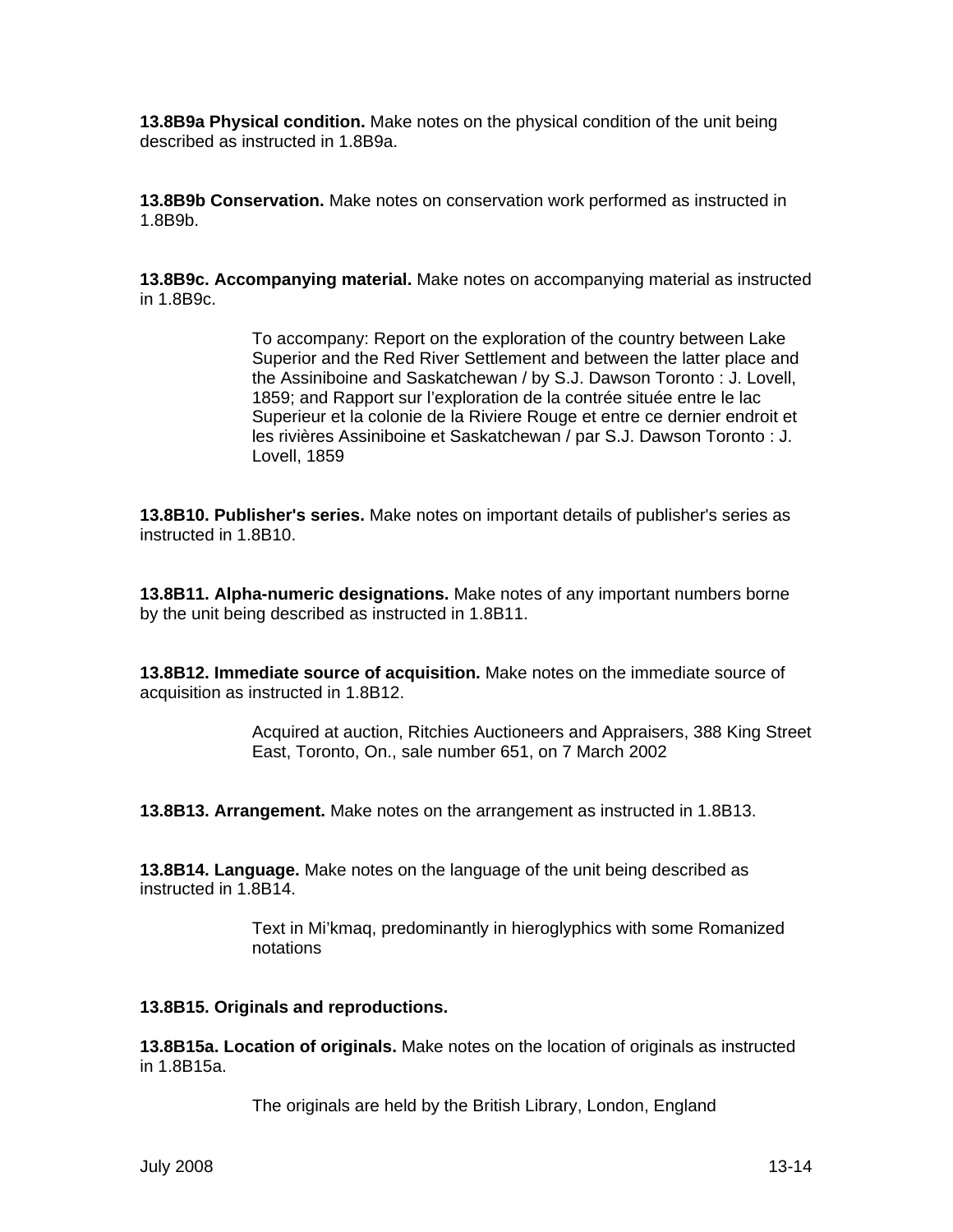**13.8B15b. Availability of other formats.** Make notes on the availability of other formats as instructed in 1.8B15b.

Also available on microfilm, reel C-4848

**13.8B16. Restrictions on access, use, reproduction, and publication.** Make notes on restrictions as instructed in 1.8B16.

> Box 1 contains the original document and is not available for consultation by researchers. Instead, consult the photocopies located in Box 2

Copyright rests with the estate of Frederick B. Taylor until the year 2037

**13.8B17.Finding aids.** Make notes on finding aids as instructed in 1.8B17.

No finding aid available

**13.8B18. Associated material.** Make notes on associated material as instructed in 1.8B18.

> See also, the Royal Ontario Museum's stylistically similar watercolour by William Edgar entitled "Celebration on Halifax common of the Coronation of Queen Victoria, 28 June 1838"

**13.8B19. Related groups of records external to the unit being described.** Make notes regarding related groups of records as instructed in 1.8B20.

> For further information on Walter O'Hara's career and family, see the papers of his grandson, F.C.T. O'Hara, Deputy Minister of Trade and Commerce at Ottawa, (MG30, E104), his son Robert (MG55/29, 46), and his daughter Gertrude (MG22, A14)

**13.8B20. General note.** Use this note to record any other descriptive information considered important as instructed in 1.8B21.

> The illustrations were included in the Archives Canada Microfiches (#4) series and have been provided with a catalogue containing the artist's biography, a bibliography and a detailed descriptive entry for each item